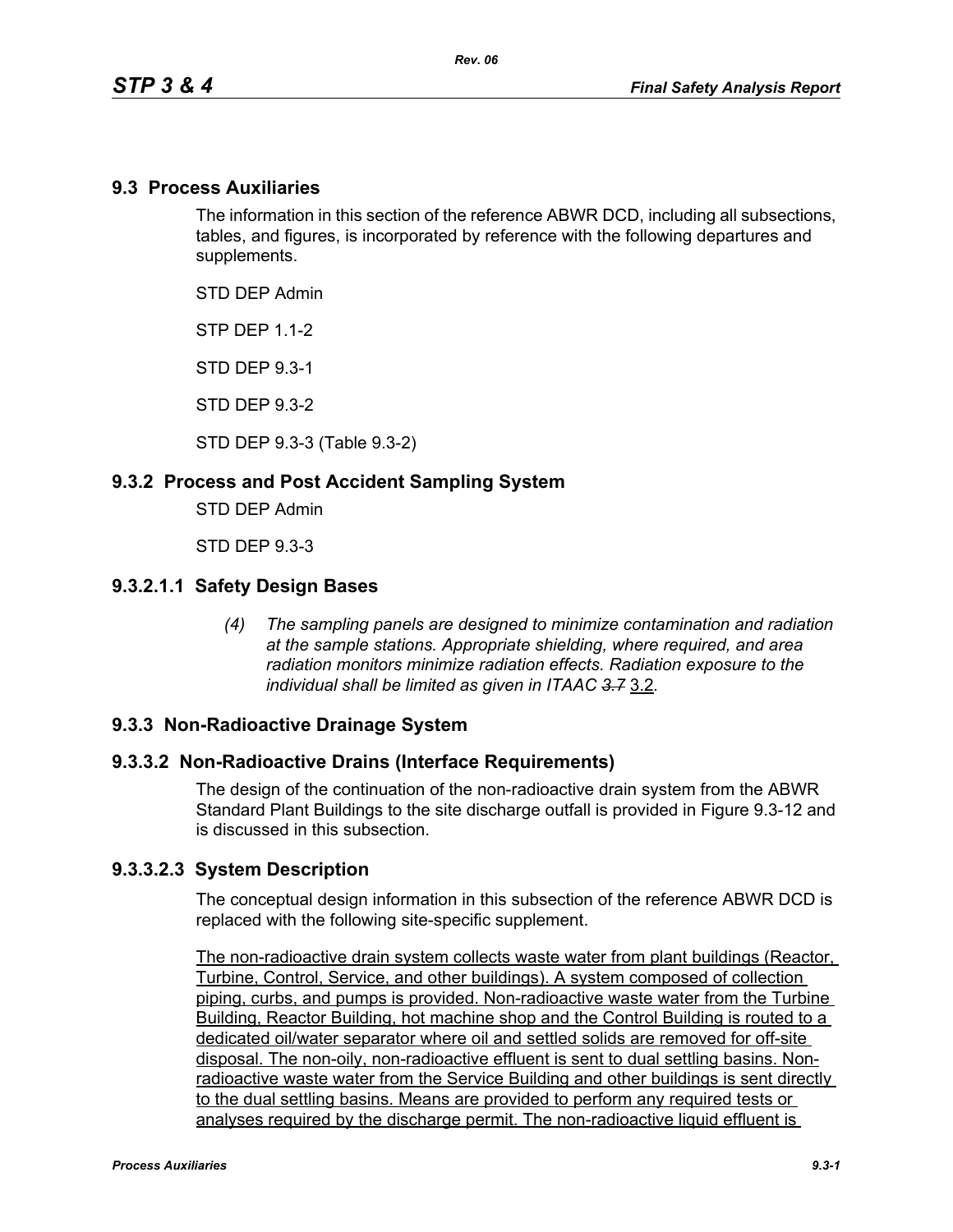discharged to the Main Cooling Reservoir through permitted outfall(s). If radioactivity levels exceed the limits for discharge, the flow from the non-radioactive drains has the capability to be diverted to the radioactive effluent portion of the radwaste system. Normally, if low levels of radioactivity are detected, it is quantified and discharged via the normal outfall. Higher levels of radioactivity may require a permitted "batch" discharge via the radwaste effluent radiation monitor. The non-radioactive drainage system is illustrated in Figure 9.3-12.

## **9.3.7 Service Air System**

The information in this section of the reference ABWR DCD, including all subsections, tables and figures, is incorporated by reference with the following departure

### **9.3.7.2 System Description**

STD DEP 9.3-2

*The SAS provides compressed air for tank sparging, filter/demineralizer backwashing, air-operated tools and other services requiring air of lower quality than that provided by the IAS. Breathing air requirements are provided by the SAS.* The Breathing Air System (BAS) is discussed in Subsection 9.3.7.6.

> *Pressure (design) 0.69* 0.87 *MPa Dewpoint (°C)* no requirement

## **9.3.7.6 Breathing Air System**

#### **9.3.7.6.1 Design Bases**

#### **9.3.7.6.1.1 Safety Design Bases**

The BAS is classified as non-safety related with the exception of the primary containment isolation function.

**Service Air**

The primary containment penetration of the BAS is equipped with a locked closed manual isolation valve outside and a locked closed manual isolation valve inside containment (GDC 56). The BAS primary containment penetration and associated isolation valves are designed to Seismic Category I, ASME Code, Section III, Class 2, Quality Group B and Quality Assurance B requirements.

## **9.3.7.6.1.2 Power Generation Design Bases**

The functions of BAS are to provide the following:

- *(1)* Supply low pressure breathable air for use by workers during periods when actual or potential airborne contamination exists.
- *(2)* A means for charging high pressure self-contained breathing apparatus.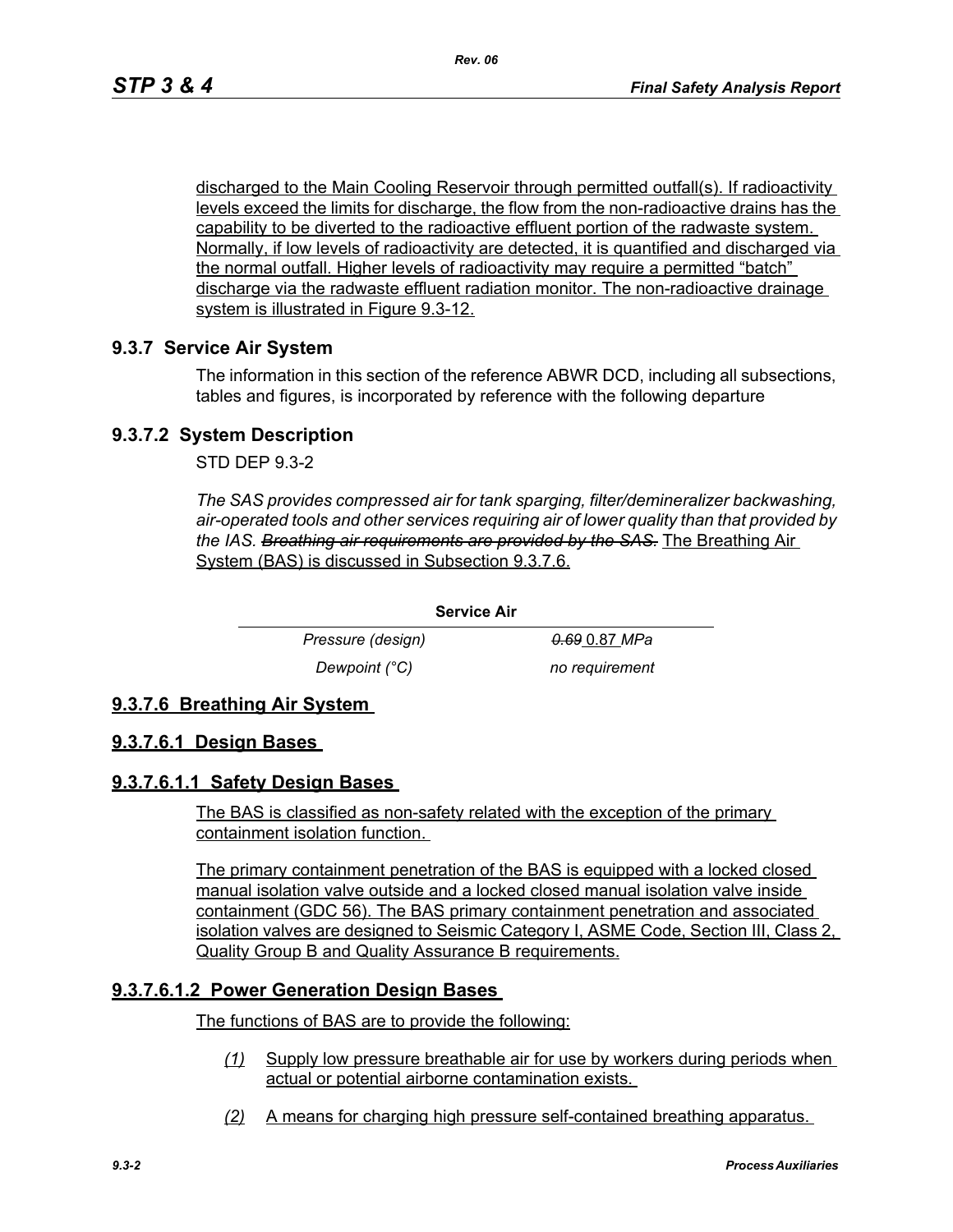# **9.3.7.6.2 System Description**

The BAS is designed to provide compressed air of suitable breathing quality for nonsafety-related functions.

The BAS provides a continuous supply of low pressure breathing air for protection against airborne contamination while performing maintenance inspection and cleaning work. The BAS also provides a means for charging high pressure self-contained breathing apparatus.

The BAS is sized to provide 100% of the peak air consumption using the bottled breathing air supply and a portable permanent breathing air compressor supply system, as needed. The compressors(s) will be of the oil-less, breathing air type.

The BAS is also sized to charge high pressure self-contained breathing apparatus.

The BAS flow diagram is shown in Figure 9.3-10.

The BAS process quality requirements are listed below.

| <b>Breathing Air</b>                                                                        |                     |
|---------------------------------------------------------------------------------------------|---------------------|
| Pressure (design of BAS)                                                                    | 689 kPaG            |
| Pressure (design of self-contained breathing<br>apparatus charging)                         | 17.23 MPaG          |
| <b>ANSI Compressed Gas Association (CGA)</b><br>7.1-1997, "Commodity Specification for Air" | Air Quality Grade D |

**Breathing Air**

The BAS is designed to meet applicable regulatory requirements regarding limiting personnel exposure to airborne radioactivity and maintaining breathing air quality, including those defined by the NRC in 10 CFR 20 and Occupational Safety and Health Act Requirements (OSHA) in 29 CFR 1910. In addition, the BAS design is consistent with Regulatory Guide 8.15.

The BAS containment and penetration and associated isolation valves are designed to Seismic Category I, ASME Code, Section III, Class 2, Quality Group B and Quality Assurance B requirements.

The bottled breathing air supply and a portable or permanent breathing air compressor supply system, as needed,are operated during normal operation.

Outside and inside primary containment manually-operated valves are kept closed and locked during normal plant operation. During refueling, the valves are opened to provide air inside the containment. This arrangement meets GDC 56, Option (1).

## **9.3.7.6.3 Safety Evaluation**

The availability of breathing air is not required to assure any of the following:

*(1)* Integrity of the reactor coolant pressure boundary.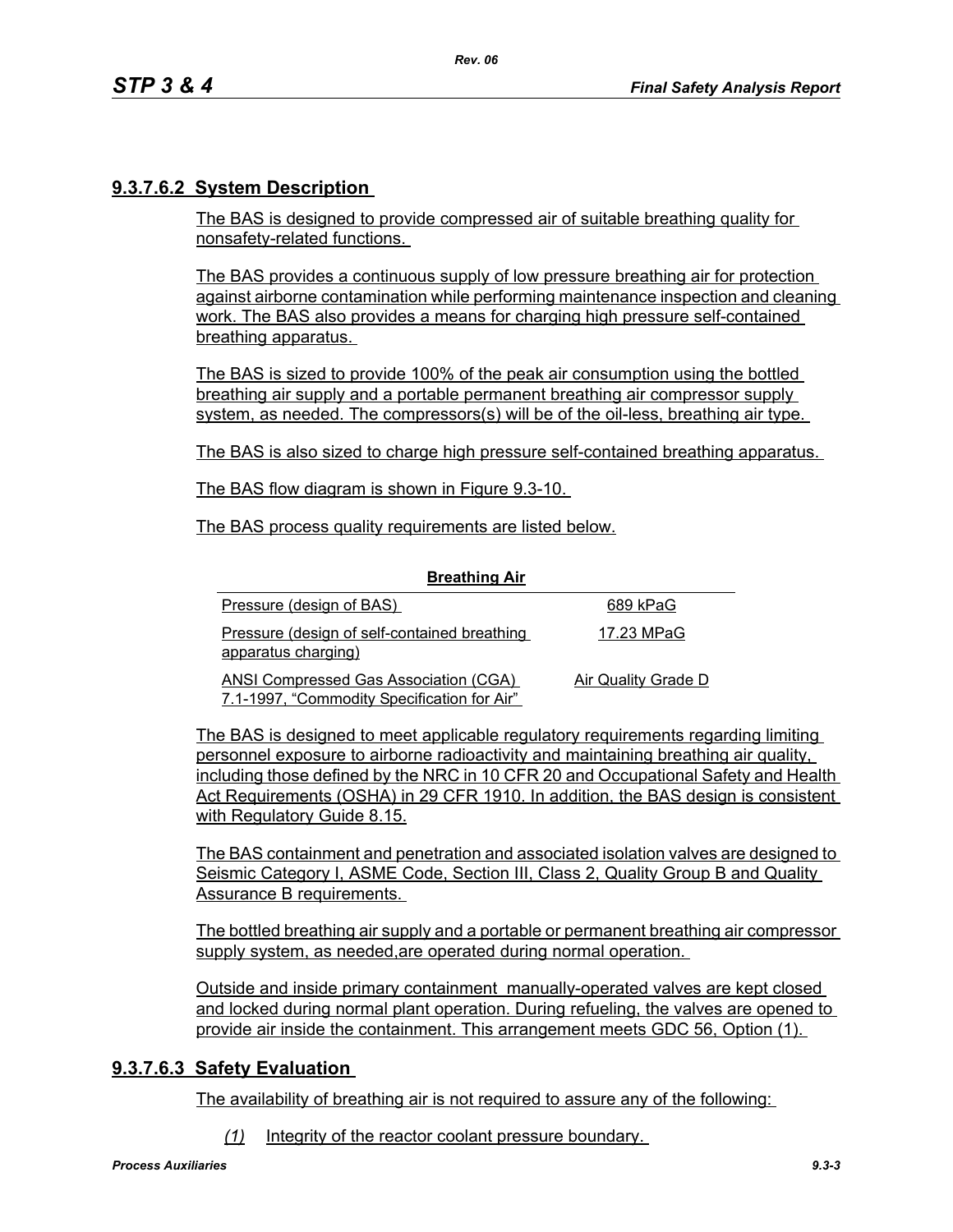- *(2)* Capability to shut down the reactor and maintain it in a safe shutdown condition.
- *(3)* Ability to prevent or mitigate the consequences of accidents which can result in potential offsite exposures comparable to the guideline exposures of 10 CFR 100.

However, the containment penetration and isolation valves associated with the breathing air system are relied upon to maintain the integrity of the containment pressure boundary as discussed in Section 9.3.7.6.1.1. The operability of this containment pressure boundary function is necessary to assure (3) above.

## **9.3.7.6.4 Inspection and Testing Requirements**

The BAS is proved operable by its use during normal plant operation. Portions of the system normally closed to airflow can be tested to ensure system operability and integrity.

## **9.3.7.6.5 Instrumentation Application**

Instrumentation for the BAS is primarily local, consisting of pressure, differential pressure and temperature indication and/or control. Pressure transmitters and pressure switches provide control room pressure indications and alarms. The system is maintained at constant pressure, with local pressure reduction provided as required.

#### **9.3.8.2.3 Component Description**

STD DEP 9.3-1

*Drain System components are as follows:*

*(1) Collection Piping— In all area of potential radioactivity contamination, the collection system piping for the liquid system is of stainless steel for embedded and chemical drainage, and carbon steel for suspended drainage. Offsets in the piping are provided, where necessary, for radiation shielding. In general the fabrication and installation of the piping provides for a uniform slope that causes gravity to flow to the appropriate sump. During construction, equipment drain piping is terminated not less than 5 cm above the finished floor or drain receiver at each location where the discharge from equipment is to be collected. The connections to the individual equipment are made after the equipment is installed in its proper location.*

## **9.3.9 Hydrogen Water Chemistry System**

#### **9.3.9.2 System Description**

STP DEP 1.1-2

*The HWC System (Figure 9.3-8) is composed of hydrogen and oxygen supply systems, systems to inject hydrogen into the feedwater and oxygen into the offgas and*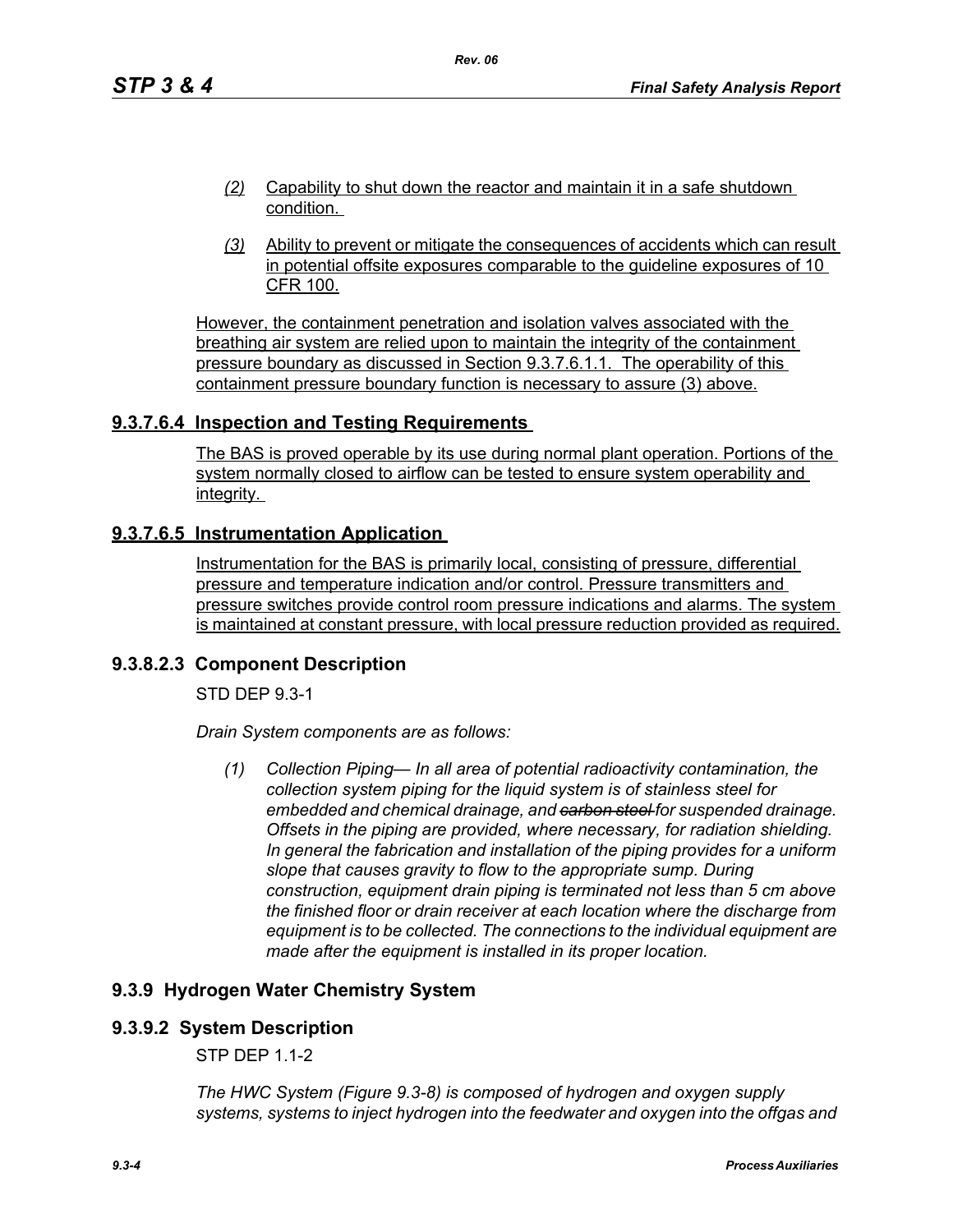*subsystems to monitor the effectiveness of the HWC System. These systems monitor the oxygen levels in the Offgas System and the reactor water.*

*The hydrogen supply system will be site dependent. Hydrogen can be supplied either as a high-pressure gas or as a cryogenic liquid. Hydrogen and oxygen can also be generated on site by the dissociation of water by electrolysis. The HWC hydrogen supply system may be integrated with the generator hydrogen supply system to save the cost of having separate gas storage facilities for both systems. However, bulk hydrogen storage will be located outside but near the Turbine Building*, at least 100m from any safety related building or structure, *as stated in Subsection 10.2.2.2.*

*The oxygen supply system will be site dependent. A single oxygen supply system could be provided to meet the requirements of the HWC System and the condensate Oxygen Injection System described in Subsection 9.3.10.*

# **9.3.12 COL License Information**

## **9.3.12.4 Radioactive Drain Transfer System**

The following standard supplement addresses COL License Information Item 9.15.

Equipment and floor drain P & I Ds are provided in Figure 9.3-11, Sheets 1 through 22. See Subsection 9.3.8.1.1.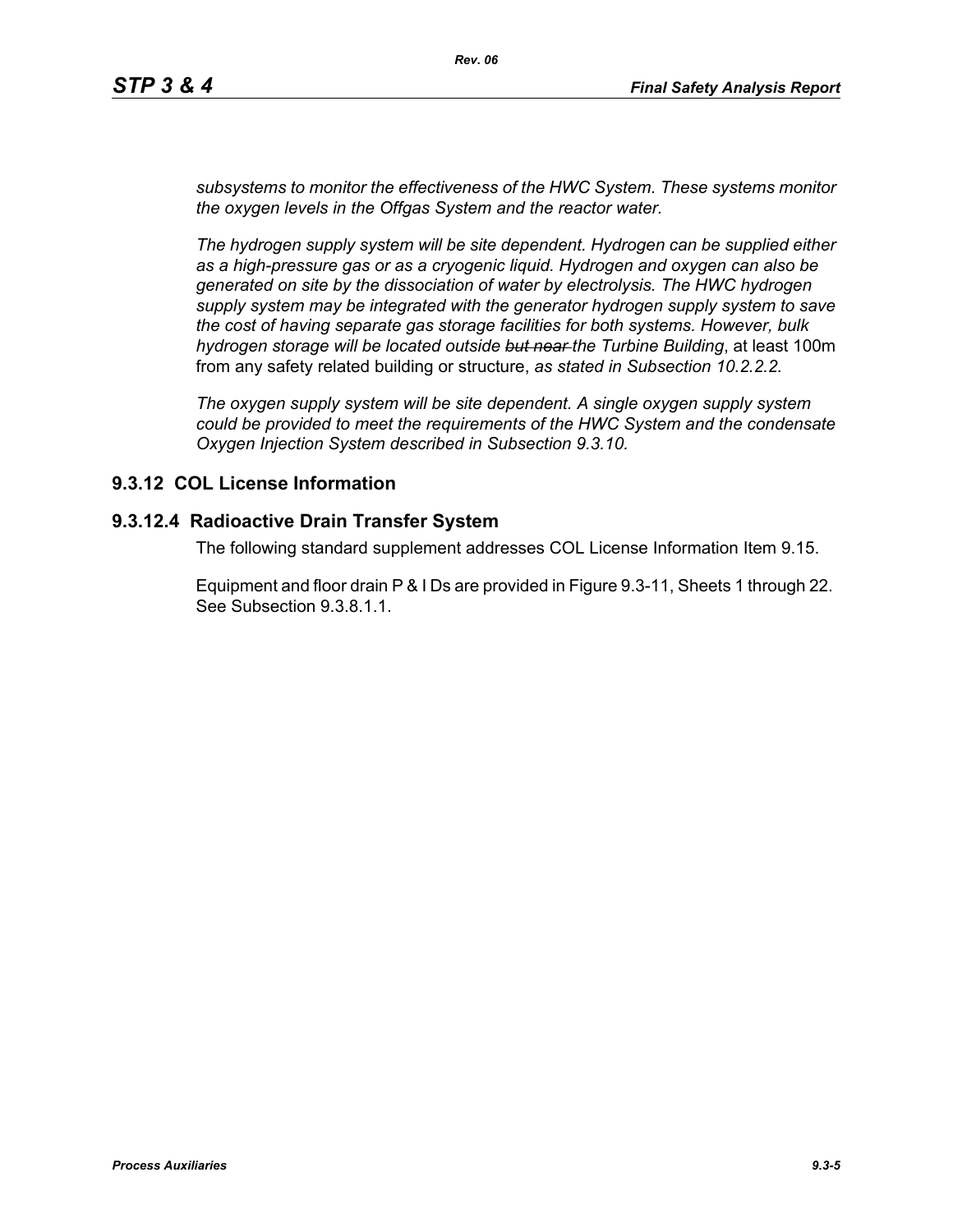| Field<br><b>System ID</b>                                            | <i><b>Instrument</b></i><br>Sensor | <b>Sensor</b><br>Location*  | <b>Indicator</b><br><b>Location</b>                            | <b>Recorder</b><br><b>Location</b> | <i><b>Instrument</b></i><br>Range      | <b>Instrument</b><br><b>Accuracy</b> | <b>Recommended Alarm</b><br><b>Setpoints</b> |                  |
|----------------------------------------------------------------------|------------------------------------|-----------------------------|----------------------------------------------------------------|------------------------------------|----------------------------------------|--------------------------------------|----------------------------------------------|------------------|
|                                                                      |                                    |                             |                                                                |                                    |                                        |                                      | <b>High</b>                                  | <b>High-High</b> |
|                                                                      | Conductivity                       | Sample Line                 | Condensate<br>sample station<br>panel                          | Sample<br>station planel           | 0 to 1 NL<br>$0.1\mu$ S/cm MS          | $+1\%$ FS                            | 0.1 $\mu$ S/cm                               |                  |
| <b>Treated</b><br>condensate<br>combined<br>treatment unit<br>outlet | Oxygen<br>analyzer                 | Sample<br>line <sup>†</sup> | Condensate<br>sample station<br>panel                          | Control room                       | 0 to 400250<br>ppb <sup>+</sup> Oxygen | $+5%$ FS                             | 200 ppb $O2$                                 |                  |
| Feedwater                                                            | Oxygen<br>analyzer                 | Sample line                 | Condensate<br>sample station                                   | Control room                       | 0 to 250 ppb<br>Oxygen                 | $+5\%$ FS                            | 200 ppb $O2$                                 |                  |
|                                                                      | Corrosion<br>products<br>monitor   | Sample line                 | Feedwater<br>sample station                                    | Control room                       | 0 to 1 ppm $f$                         |                                      |                                              |                  |
|                                                                      | Conductivity                       | Sample line                 | Condensate<br>sample station<br>or feedwater<br>sample station | Control room                       | 0 to 1 NL<br>$0.1\mu$ S/cm MS          | $+1\%$ FS                            | $0.1\mu$ S/cm                                |                  |
| Gentrel red drive<br>water                                           | Oxygen<br>analyzer                 | Sample line                 | Reactor sample<br>station panel                                | Control room                       | 0 to 1000 ppb<br>Oxygen                | $+5%$ FS                             | $200$ ppb $\Theta_2$                         |                  |
|                                                                      | Conductivity                       | Sample line                 | Reactor sample<br>station panel                                | <b>Control room</b>                | $0$ to $1$ NL<br>$0.1m$ S/cm MS        | $+1\%$ FS                            | $0.2m-S/cm$                                  |                  |
| Reactor water<br>cleanup system<br>$ $ inlet (high temp) $^f$        | Conductivity                       | Sample line                 | Reactor sample<br>station panel                                | Control room                       | 0 to 10 NL<br>$0.1\mu$ S/cm MS         | $+1\%$ FS                            | $0.7 \mu$ S/cm                               | $3.5 \mu$ S/cm   |
|                                                                      | Oxygen<br>analyzer                 | Sample line                 | Reactor sample<br>station panel                                | Control room                       | 0 to 10 ppm<br>Oxygen                  | $+5%$ FS                             |                                              |                  |

**Process Auxiliaries** *Process Auxiliaries* 

*Rev. 06*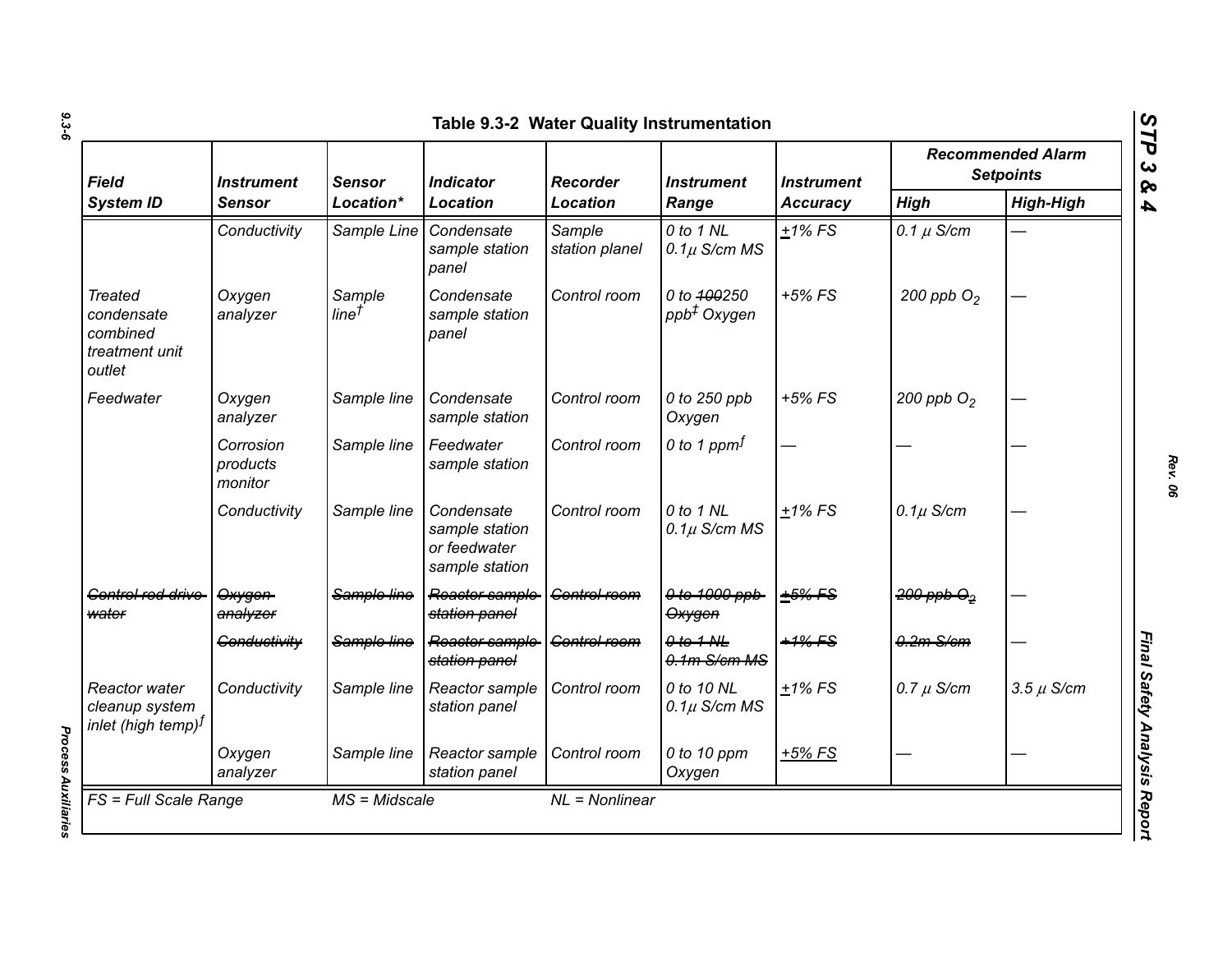| <b>Field</b><br><b>System ID</b>                                                                   | <b>Instrument</b><br><b>Sensor</b><br>Location*<br><b>Sensor</b>                                             |                             | <b>Indicator</b>                      | Recorder                                                                                                                                                                                                                                                                                                                                                                                                                                                                                                                                                                                                              | <b>Instrument</b>               | <b>Instrument</b> | <b>Recommended Alarm</b><br><b>Setpoints</b> |               |
|----------------------------------------------------------------------------------------------------|--------------------------------------------------------------------------------------------------------------|-----------------------------|---------------------------------------|-----------------------------------------------------------------------------------------------------------------------------------------------------------------------------------------------------------------------------------------------------------------------------------------------------------------------------------------------------------------------------------------------------------------------------------------------------------------------------------------------------------------------------------------------------------------------------------------------------------------------|---------------------------------|-------------------|----------------------------------------------|---------------|
|                                                                                                    |                                                                                                              | <b>Location</b><br>Location | Range                                 | <b>Accuracy</b>                                                                                                                                                                                                                                                                                                                                                                                                                                                                                                                                                                                                       | <b>High</b>                     | <b>High-High</b>  |                                              |               |
| <b>RHR Heat</b><br>Exchanger Outlet<br>(3)                                                         | Conductivity                                                                                                 | Sample Line                 | <b>Local Panel</b>                    | Main control<br>Room                                                                                                                                                                                                                                                                                                                                                                                                                                                                                                                                                                                                  | 0 to 10 NL<br>$1\mu$ S/cm MS    | $+1\%$ FS         | $3\mu$ S/cm                                  | $10\mu$ S/cm  |
| Condensate<br><b>Transfer Pump</b><br>Outlet                                                       | Conductivity                                                                                                 | Sample Line                 | Condensate<br>Sample Station<br>Panel | Sample Station<br>Panel                                                                                                                                                                                                                                                                                                                                                                                                                                                                                                                                                                                               | 0 to 1 NL<br>$0.1\mu$ S/cm MS   | $+1\%$ FS         | $0.1\mu$ S/cm                                |               |
| Suppression<br>Pool Cleanup<br>Outlet                                                              | Conductivity                                                                                                 | Sample Line                 | <b>Local Panel</b>                    | Main control<br>Room                                                                                                                                                                                                                                                                                                                                                                                                                                                                                                                                                                                                  | 0 to 1 NL<br>$0.1\mu$ S/cm MS   | $+1\%$ FS         | $0.1\mu$ S/cm                                | $0.2\mu$ S/cm |
| <b>LCW Process</b><br>Line                                                                         | Conductivity                                                                                                 | Process<br>Line             | <b>Local Panel</b>                    | Radwaste<br>Control Room                                                                                                                                                                                                                                                                                                                                                                                                                                                                                                                                                                                              | 0 to 20 NL<br>$0.1\mu$ S/cm MS  | $±1\%$ FS         |                                              |               |
| <b>HCW Process</b><br>Line                                                                         | Conductivity                                                                                                 | Process<br>Line             | <b>Local Panel</b>                    | Radwaste<br>Control Room                                                                                                                                                                                                                                                                                                                                                                                                                                                                                                                                                                                              | 0 to 200 NL<br>$0.1\mu$ S/cm MS | $±1\%$ FS         |                                              |               |
| Additional sample lines are in the footnote †                                                      |                                                                                                              |                             |                                       |                                                                                                                                                                                                                                                                                                                                                                                                                                                                                                                                                                                                                       |                                 |                   |                                              |               |
|                                                                                                    | <b>FS</b> = Full Scale Range<br>$MS = Midscale$                                                              |                             | $NL = Nonlinear$                      |                                                                                                                                                                                                                                                                                                                                                                                                                                                                                                                                                                                                                       |                                 |                   |                                              |               |
| $^\star$<br>$\pm$ ppb = Parts per billion<br>ppm = Parts per million<br>**<br>CUW heat exchangers. | for the Offgas System is discussed in Section 11.3.<br>Sample location downstream of oxygen injection point. |                             |                                       | The following sampling lines are provided which do not have any instruments, grab sampling only: control rod drive system main stream, high pressure<br>drains, gland steam evaporator drain, TCW heat exchanger outlet, standby liquid control tank, HECW (3), HNCW, LCW sump, HCW sump, HWH,<br>condensate filter outlet (4), condensate demineralizer outlet (6), RCW (12) and all tanks and major process streams in the liquid radwaste system. Sampling<br>One of the two CUW sampling lines (high temp.) takes the sample before the CUW heat exchangers, and the other (low temp.) takes the sample after the |                                 |                   |                                              |               |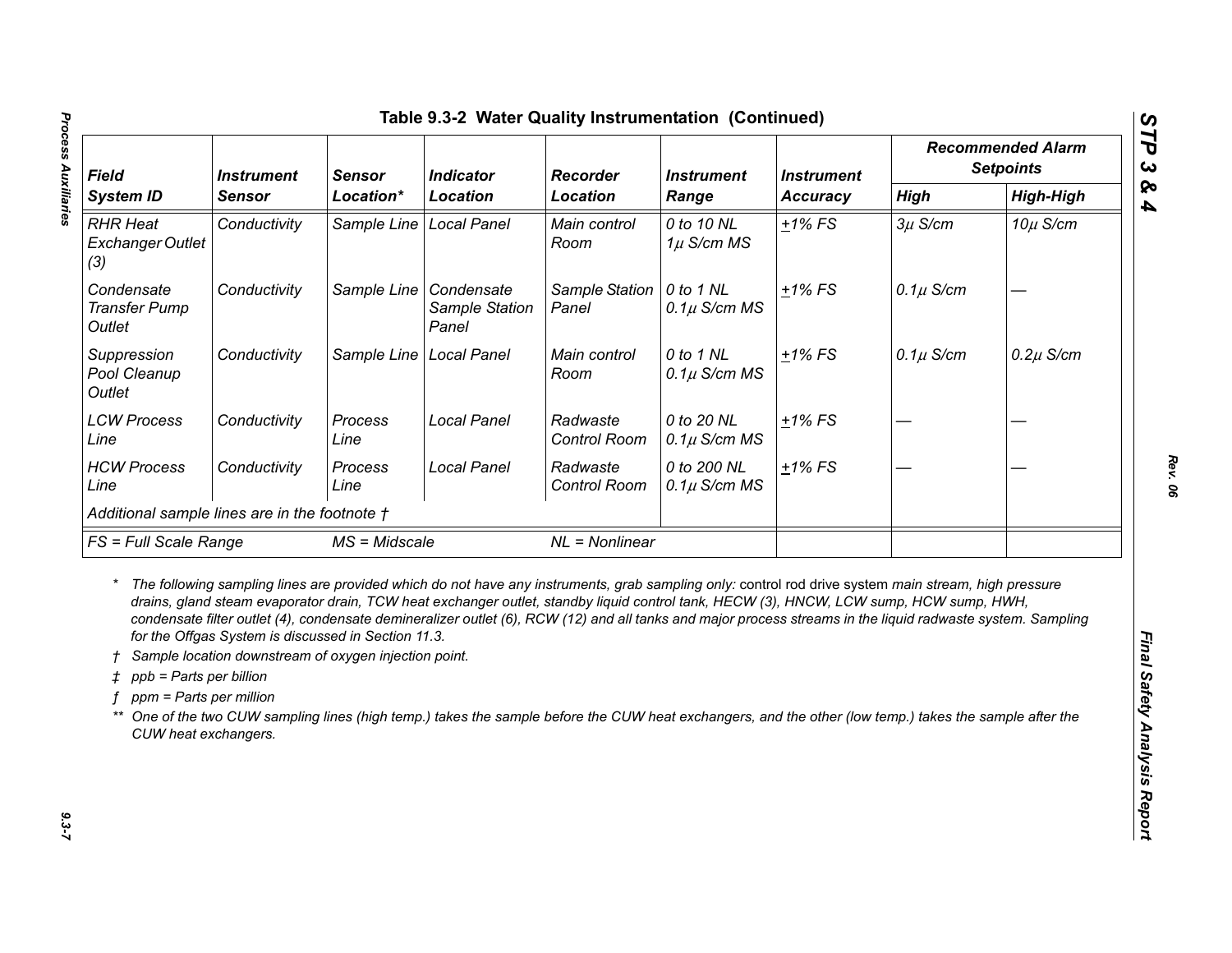

\* VALVE F251 IS LOCATED IN SECONDARY CONTAINMENT.

**Figure 9.3-10 Breathing Air System Flow Diagram**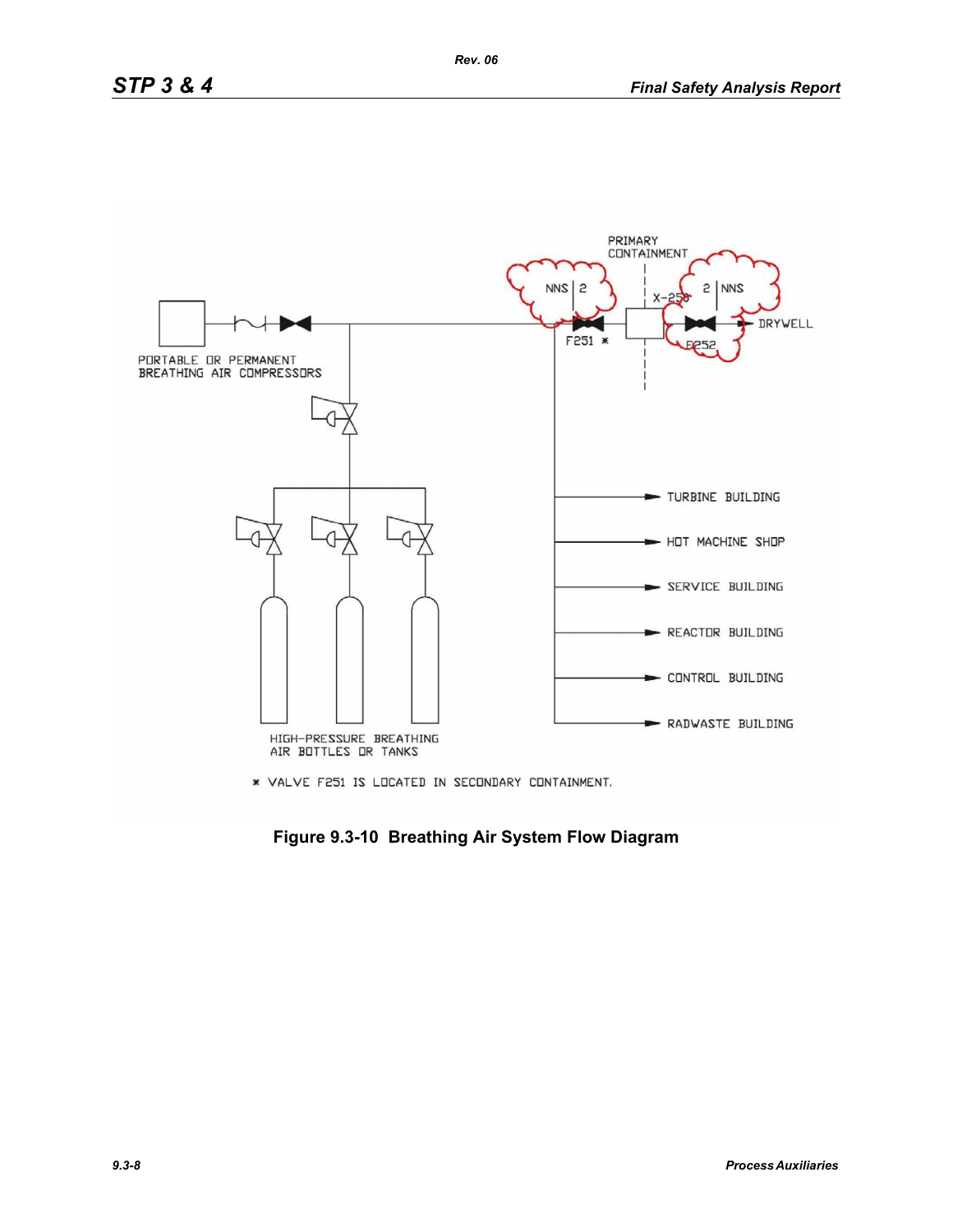The following figures are located in Chapter 21:

Figure 9.3-11 Radioactive Drain Transfer System P&ID (Sheets 1-22)